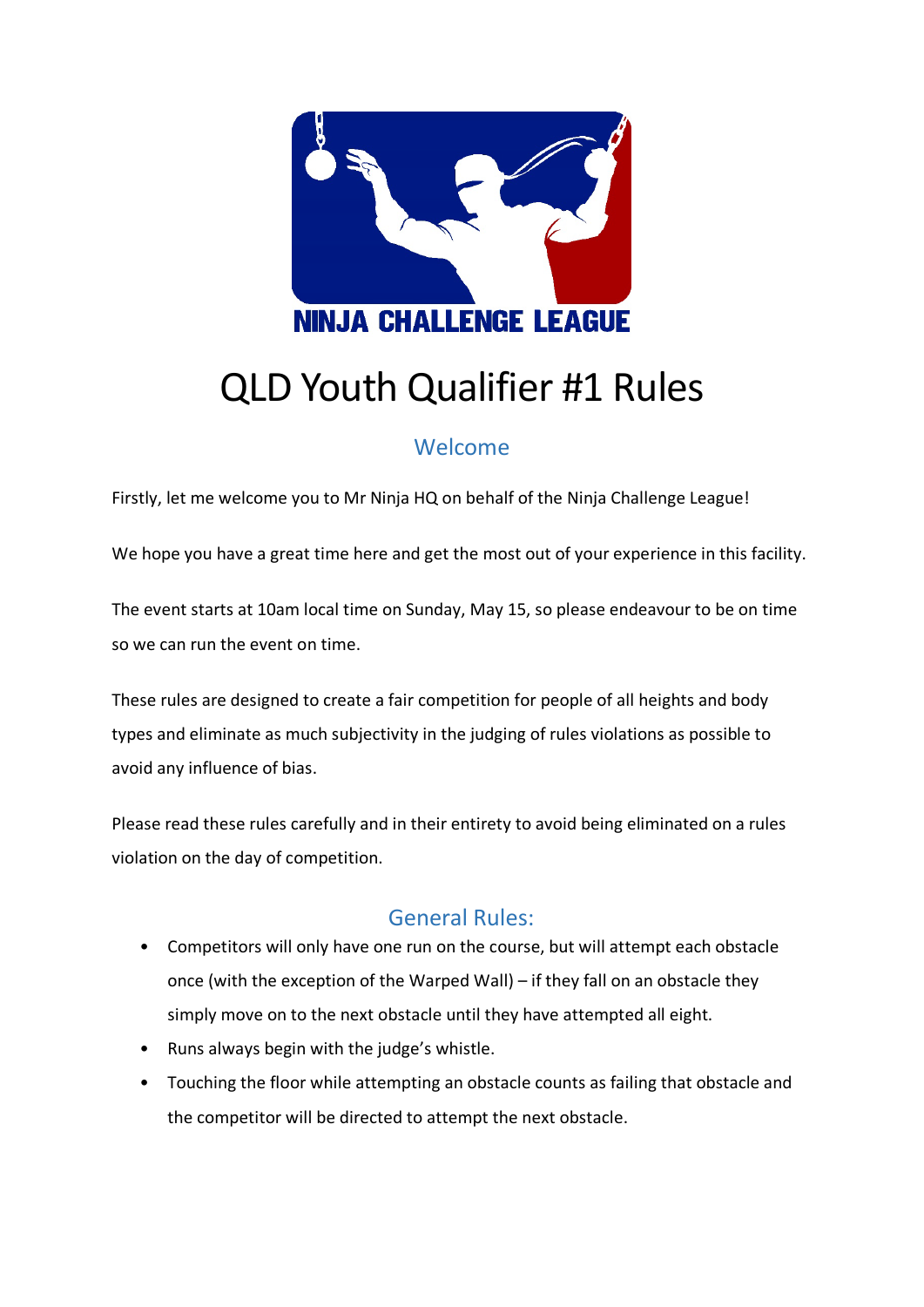- Competitors may only rest for 30 seconds between obstacles without being eliminated, they will be given a 15 second warning, a 10 second warning and a 5 second countdown. The rest period will start as soon as a competitor completes an obstacle or fails the previous obstacle.
- Competitors must be present at the designated start time for each event unless given special exemption from the Commissioner in writing.
- Rankings will be determined by furthest the fastest based on the first failed obstacle or completion time for each competitor.
- Enclosed shoes must be worn.
- A demonstration of each course is available on the [Ninja Challenge League YouTube](https://www.youtube.com/c/NinjaChallengeLeague/)  [Channel.](https://www.youtube.com/c/NinjaChallengeLeague/)

# Kids/Mature Kids Obstacle Rules:

## 1. Steps

- Use hands and feet on the steps as needed to reach the blue square.
- The scoring checkpoints for this obstacle are as follows:
	- Step 1-5
	- Steps Dismount
- A dismount is assessed if the competitor only partially lands in the blue square.

## 2. Handle Swing/Monkey Swing

- Use hands only to swing on at least the first and last handle/monkey bar to dismount past the blue tape.
- The scoring checkpoints for this obstacle are as follows:
	- Handle 1-4 OR Monkey Bar 1-8
	- Handles Dismount OR Monkey Dismount
- A dismount is assessed if the competitor only partially clears the tape.

## 3. Cannonball Alley

- Use hands on at least the first and last blue ball to reach the far box.
- The scoring checkpoints for this obstacle are as follows: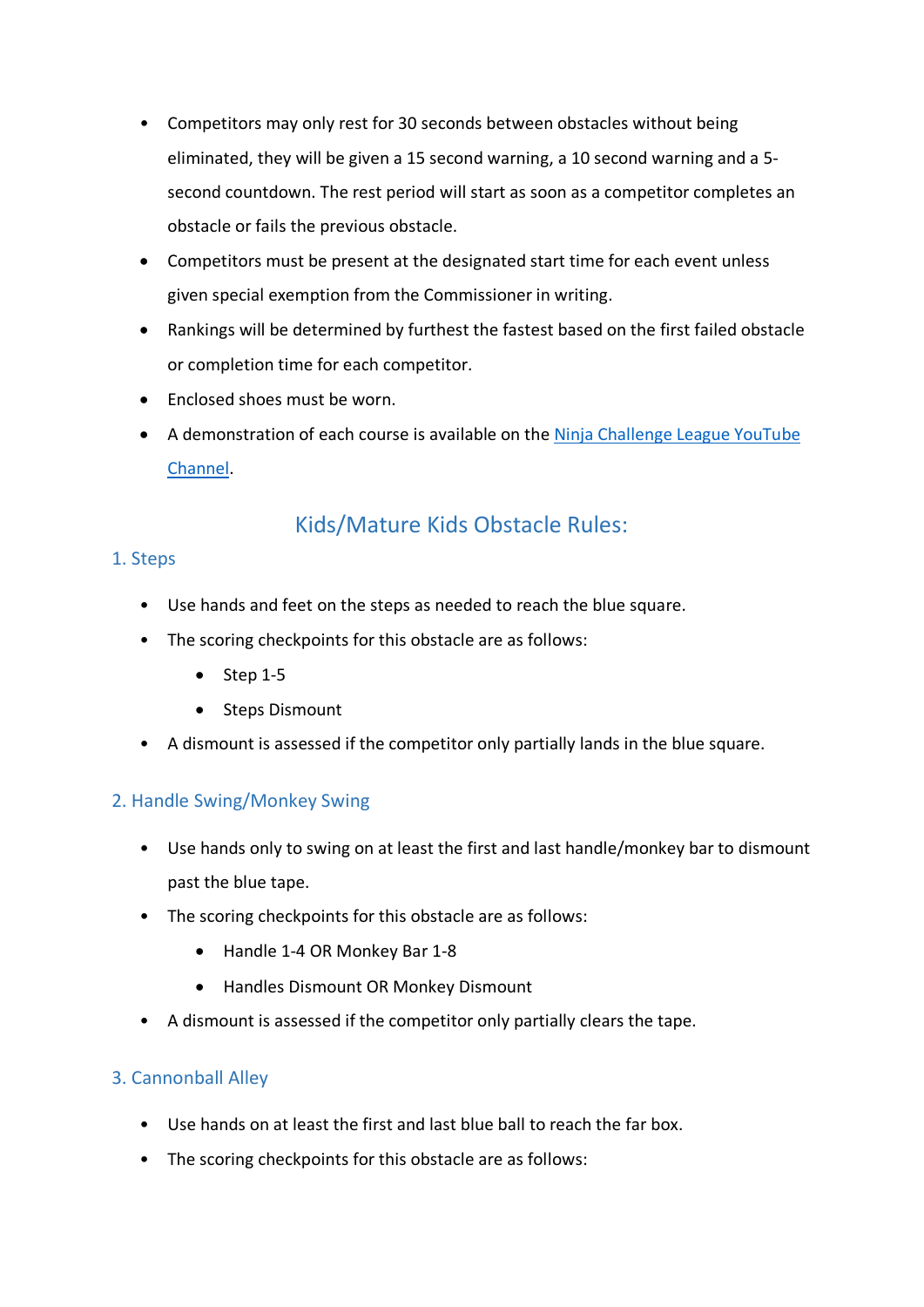- Cannonball 1-4
- Cannonball Dismount
- A dismount is assessed if the competitor contacts the end platform then falls back.

#### 4. Spider Walk

- KIDS DIVISION: Use hands on the rings and feet on either or both sides of the wall as needed to traverse the spider walk to dismount to the blue mat.
- MATURE KIDS DIVISION: Use hands and feet on the sides of the spider walk only to reach the blue mat.
- The scoring checkpoints for this obstacle are as follows:
	- Spider Section 1-3
	- Spider Dismount
- A dismount is assessed if the competitor only partially lands in the blue section.

#### 5. Balance Walk

- Use feet only to traverse the top section of each beam/rail to reach the blue square.
- The scoring checkpoints for this obstacle are as follows:
	- Balance 1-2
	- Balance Dismount
- A competitor is assessed a dismount if only partially land in the blue square.

#### 6. Trapeze Swing

- Use hands only to lache between each of the trapezes before dismounting past the blue tape.
- The scoring checkpoints for this obstacle are as follows:
	- Trapeze 1-3
	- Trapeze Dismount
- A dismount is assessed if the competitor only partially clears the tape.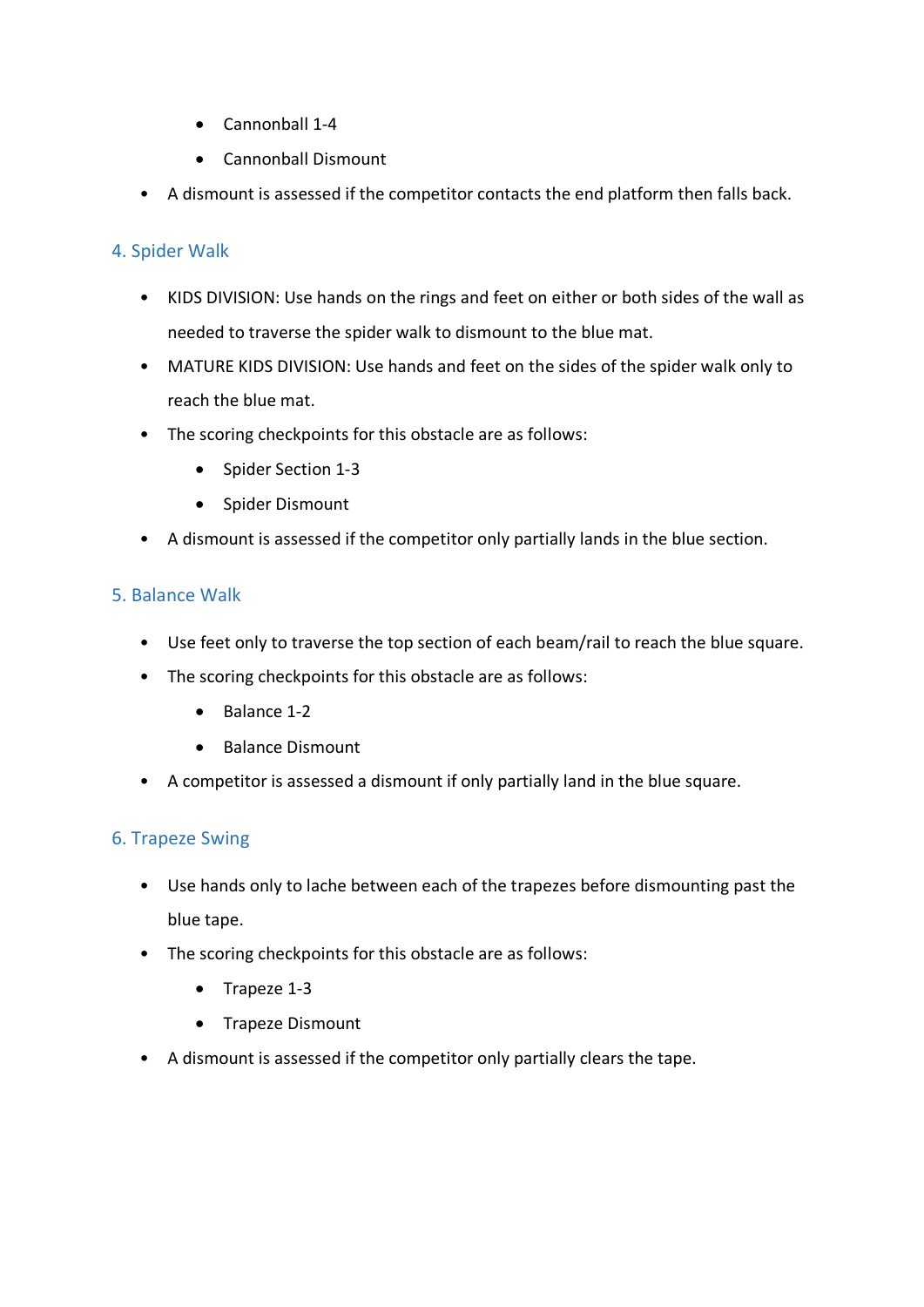## 7. Incline Ladder/Salmon Ladder

- KIDS DIVISION: Use hands only to climb up the green bars to reach the top one, then dismount to the ground using hands and feet on the rope as needed.
- MATURE KIDS DIVISION: Use hands on the bar only to bring both ends of the bar up two sets of rungs before dismounting.
- The scoring checkpoints for this obstacle for KIDS are as follows:
	- Incline Bar 1-6
	- Incline Rope
- The scoring checkpoints for this obstacle for MATURE KIDS are as follows:
	- Salmon Rungs 1-3
- A competitor only reaches a set of rungs if both sides of the bar are on that set of rungs when the competitor falls. If the competitor fails a jump and the bar does not remain on the ladder afterwards, then go from the set of rungs they attempted the jump from.

#### 8. Warped Wall

- A spray bottle and hand towel will be provided at the start of this obstacle it is up to the competitor to use either or both.
- For KIDS DIVISION: Competitors run up the warped wall and get two hands above the blue line to finish the run.
- For MATURE KIDS DIVISION: Competitors run up the warped wall and get two hands above the purple line to finish the run.
- The scoring checkpoints are as follows:
	- Warped Wall
	- Wall Lip
	- Finish
- A Wall Lip is assessed if the competitor only gets one hand above the line on their best attempt.
- Competitors are allowed three attempts to complete this obstacle before being eliminated.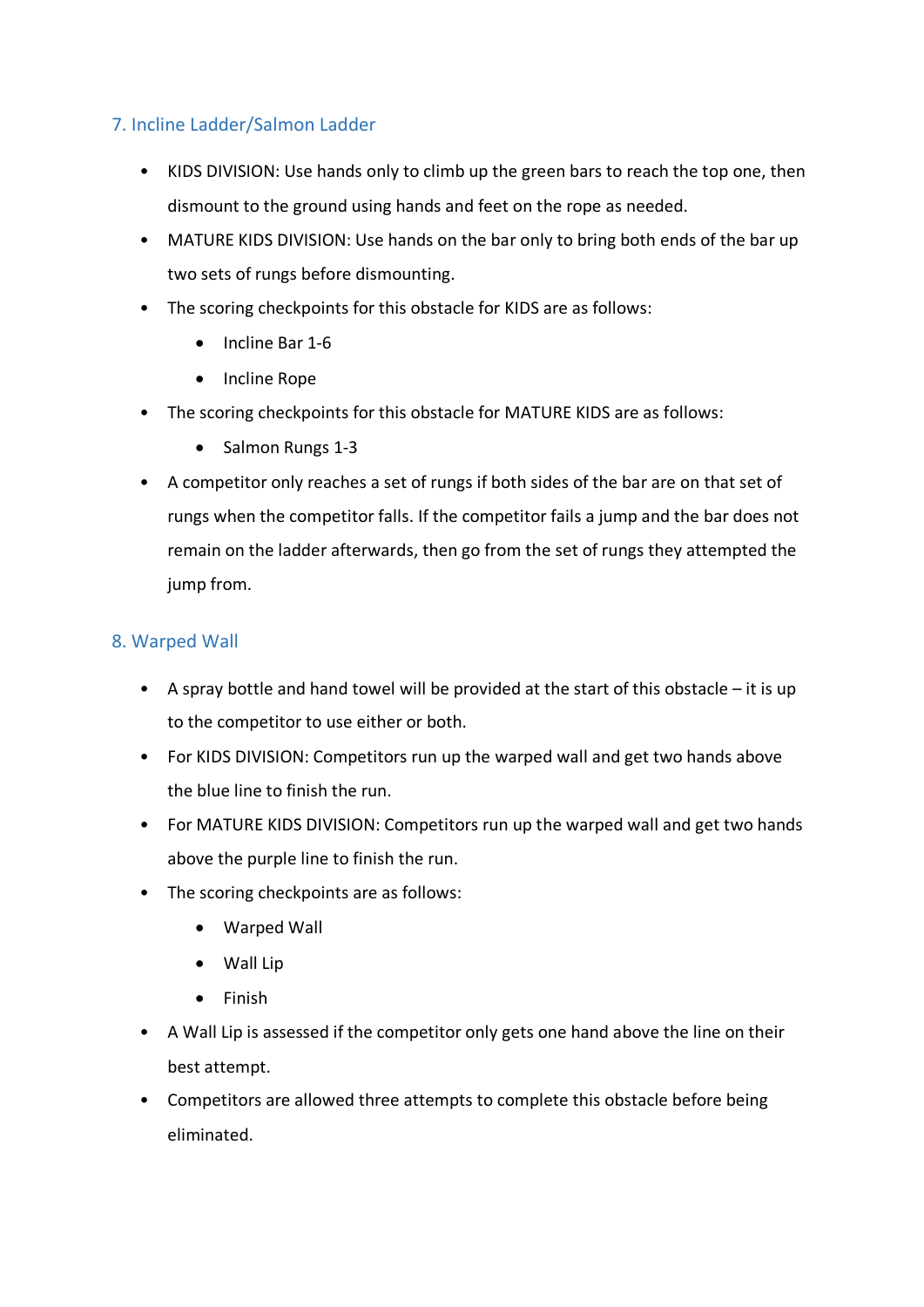- An attempt is defined as any time a competitor makes contact with the warped wall, no matter how minimal.
- Competitors are allowed to rest for 30 seconds between each attempt.

If you have any questions regarding any of the rules or anything is unclear, please email the Commissioner at commissioner@ninjachallengeleague.com.

A video demonstrating the correct completion of the course is available on our YouTube Channel.

# Pre-Teens/Teens Obstacle Rules:

#### 1. Steps

- Use hands and feet on the steps as needed to reach the blue square.
- The scoring checkpoints for this obstacle are as follows:
	- Step 1-4
	- Steps Dismount
- A dismount is assessed if the competitor only partially clears the steps.

#### 2. Swinging Poles

- Use hands and feet on the sides of the poles (not the tops) as needed on at least the first and last pole to reach the end platform.
- The scoring checkpoints for this obstacle are:
	- $\bullet$  Pole 1-4
	- Poles Dismount
- A dismount is assessed if the competitor contacts the end platform then falls back.

#### 3. Devil Steps Decline

- Use hands only to traverse at least the first and top step, before using at least the last bar before dismounting to the trampoline.
- The scoring checkpoints for this obstacle are as follows:
	- Devil Step 1-5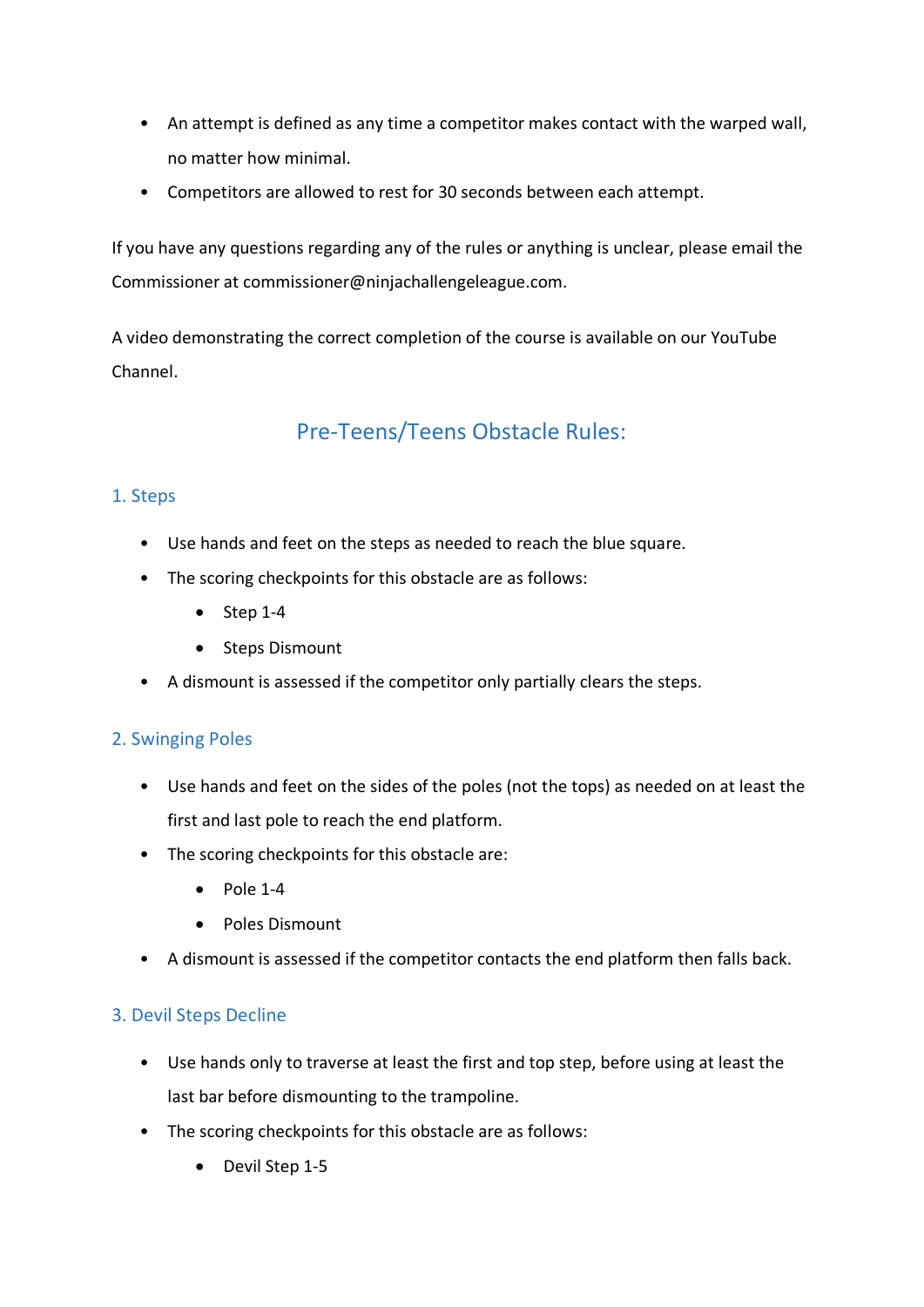- Devil Bar 1-5
- Devil Dismount
- A dismount is assessed if the competitor contacts the trampoline then falls back.

#### 4. Spider Walk

- Transfer from the trampoline to use hands and feet on the sides of the spider walk only to traverse to the blue floor on the other side
- The scoring checkpoints for this obstacle are as follows:
	- Spider Section 1-3
	- Spider Dismount
- A dismount is assessed if the competitor only partially lands on the blue floor.

#### 5. Beam Roller

- Using feet only, walk along the top section of the beam, then transfer to the roller and walk it past the red line before transferring to the top of the second beam before dismounting to the blue square.
- The scoring checkpoints for this obstacle are as follows:
	- Beam 1
	- Roller
	- Beam 2
	- Balance Dismount
- A dismount is assessed if the competitor only partially lands in the blue square.

#### 6. Flywheels

- Using hands only, catch the red section of the first flywheel and lache to the second one before dismounting past the blue line.
- The scoring checkpoints for this obstacle are as follows:
	- Flywheel 1-2
	- Flywheel Dismount
- A dismount is assessed if the competitor only partially clears the blue tape.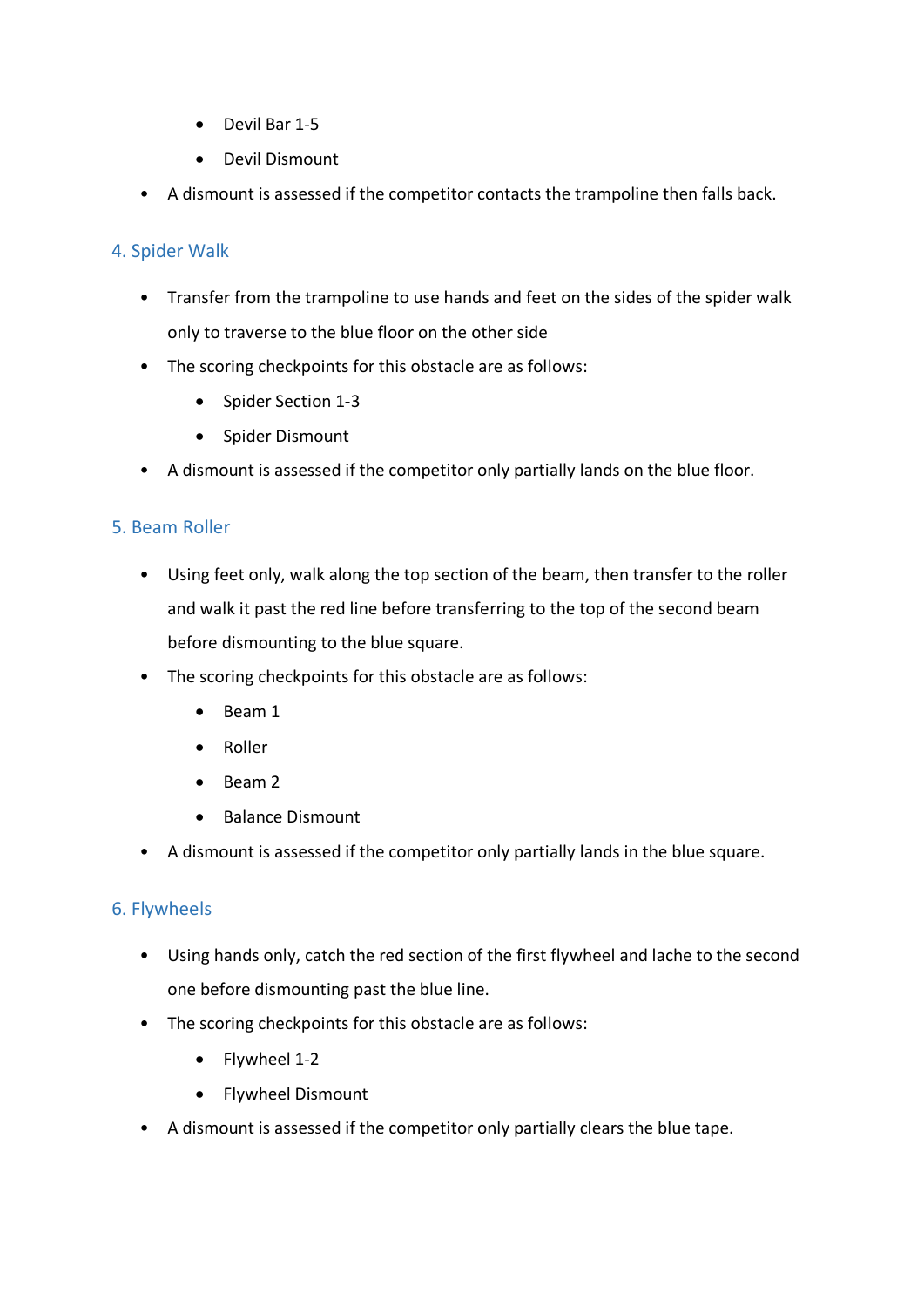## 7. Salmon Ladder

- For PRE-TEENS: Use the bar on the blue salmon ladder to bring both sides of the bar up to the second highest set of rungs in as many moves as necessary before dismounting.
- For TEENS: Use the bar on the green salmon ladder to bring both sides of the bar up to the second highest set of rungs in as many moves as necessary before dismounting.
- The scoring checkpoints for this obstacle are as follows:
	- Salmon Rungs 1-4
- A competitor only reaches a set of rungs if both sides of the bar are on that set of rungs when the competitor falls. If the competitor fails a jump and the bar does not remain on the ladder afterwards, then go from the set of rungs they attempted the jump from.

#### 8. Warped Wall

- A spray bottle and hand towel will be provided at the start of this obstacle it is up to the competitor to use either or both.
- Competitors run up the indicated warped wall and climb over the lip to hit the buzzer to end the run.
- Scoring checkpoints for this obstacle are as follows:
	- Warped Wall
	- Wall Lip
	- Finish
- A Wall Lip is assessed if the competitor touches the top of the wall without being able to climb over on their best attempt.
- Competitors are allowed three attempts to reach the top of the warped wall before being eliminated.
- An attempt is defined as any time a competitor makes contact with the warped wall, no matter how minimal.
- Competitors are allowed to rest for 30 seconds between each attempt.